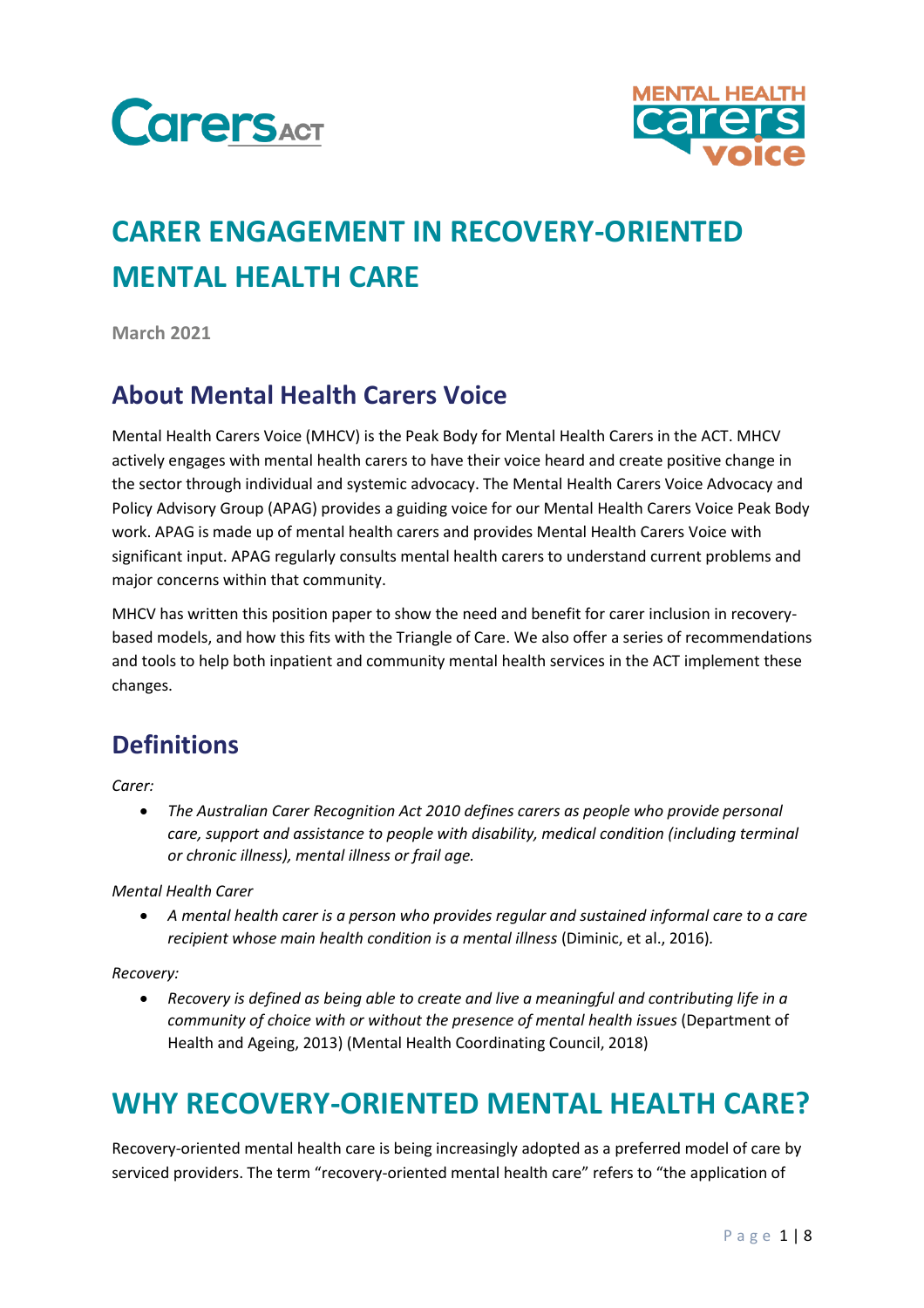# **CarersACT**



sets of capabilities that support people to recognise and take responsibility for their own recovery and wellbeing and to define their goals, wishes and aspirations." (Department of Health and Ageing, 2013). Recovery-oriented mental health care is strengths based, and focuses on:

- Lived experience and sense of self
- Building skills and setting goals
- Building connections with peers and community
- Taking responsibility and control
- Hope and optimism for the future

Recovery does not propose that there is a "cure" for mental health issues, but rather that it is a process by which consumers can move to a place of better health and function on their own terms. Models accept that recovery is not linear and consumer journeys may be complex.

Recovery models also acknowledge the importance of social networks and supporters, particularly carers, in helping consumers to recover in the community. Some ways that carers may participate in recovery include:

- Emotional support to maintain hope
- Practical support like transport to and from peer support groups
- Assistance with paperwork to maintain connection with services
- Participating in family therapy to improve communication and problem solving
- Learning strategies to support their person to manage their condition at home
- Participating in psychoeducation to recognise signs of deterioration in the consumer
- Supporting the consumer to build skills

Because of this expectation of carers to participate in recovery-oriented mental health care, it is critical that frameworks are developed to include carers in mental health service systems. To realise the goals of consumer recovery, recovery-oriented services must recognise and support the role that carers play.

### **What are carers' current experiences of recovery?**

Carers may play a significant role in a consumer's recovery journey, but there are currently barriers to participation in many mental health services. Margaret Leggat (in McMahon & Hardy, 2010) summarises that we have extensive evidence to support the inclusion of carers and families as it produces better outcomes for consumers:

*"Briefly summarised, the evidence reveals:*

- *a reduction in relapse rates (up to 20%) – resulting in a reduced number of hospitalisations*
- *better adherence to medication*
- *reduced psychiatric symptoms*

*Further research studies show other significant outcomes, such as:*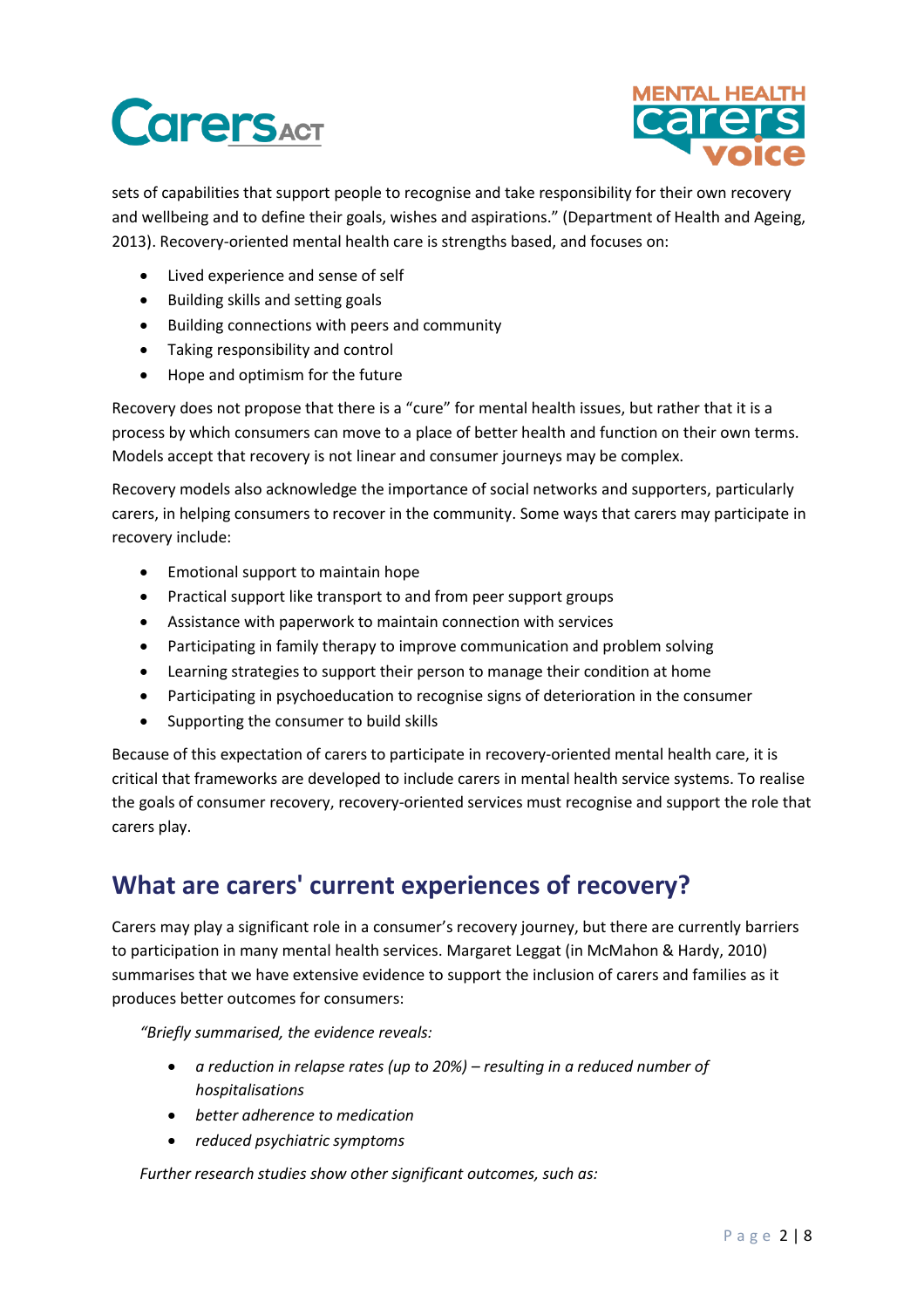



- *improved social functioning of the consumer*
- *increased employment rates*
- *increased involvement in community*
- *reduction in the burden experienced by family carers*
- *improved relationships between family members, including improved relationships with the consumer*
- *cost effectiveness*

These improved outcomes align with the outcomes sought in recovery models, particularly where consumers can move towards a more independent, connected lifestyle.

However, carers need to be supported and enabled in their role to produce these outcomes. In Hungerford & Richardson (2013), a small group of local carers indicated that they felt that clinicians were pushing for consumers to be in the community and independent under the Recovery model, without communicating with or supporting carers. Carers felt that under the new model:

- They did not have adequate support or knowledge "…*to actually be useful in supporting Recovery*".
- They had less right to information
- They had more caring responsibilities
- They would like more training
- They felt that the lack of communication with carers ultimately went against the recovery of the consumer – "*Whenever I go to the [acute inpatient unit] and see the word 'Recovery' in big letters it actually makes me feel rather ill because I think it's bitterly ironic …"*

This demonstrates how carers currently find themselves excluded in recovery-oriented services and feel unable to assist the consumer's Recovery journey. Despite these difficulties, carers in this study "all expressed a willingness and commitment to supporting the Recovery-journey of the consumer, and working alongside health professionals as co-workers". They suggested solutions such as routine face-to-face time between treating professionals and carers, psychoeducation sessions and a dedicated clinician to work with carers in the service to support them.

### **THE TRIANGLE OF CARE**

The Triangle of Care model includes consumers, their carers and health professionals in a three- way partnership (Worthington, Rooney, & Hannan, 2013). There are 6 standards in the model, which are:

- 1. Carers and the essential role they play are identified at first contact or as soon as possible thereafter.
- 2. Staff are 'carer aware' and trained in carer engagement strategies.
- 3. Policy and practice protocols regarding confidentiality and sharing information, are in place.
- 4. Defined [staff] post(s) responsible for carers are in place.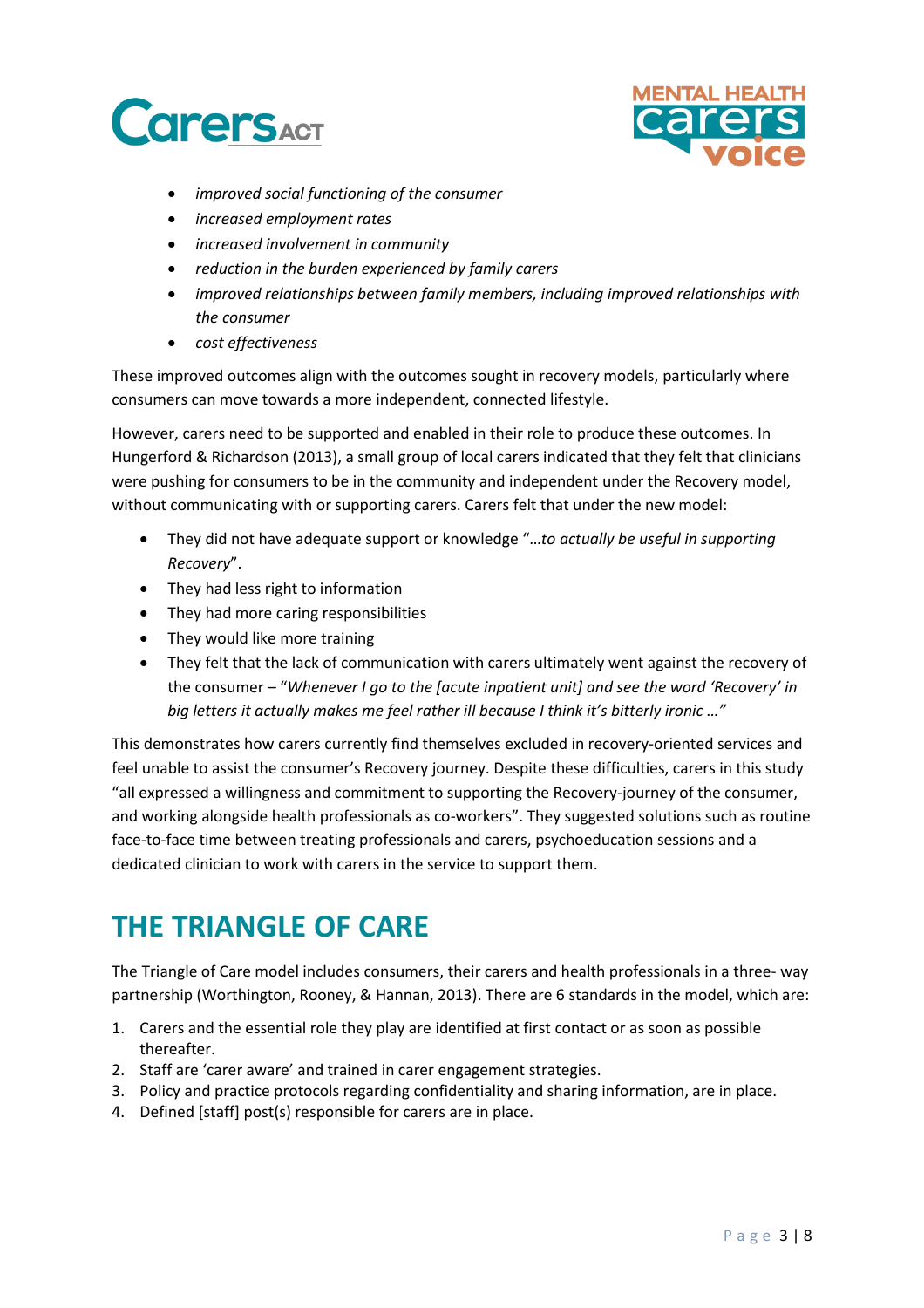# **CarersACT**

- 5. A carer introduction to the service and staff is available, with a relevant range of information across the care pathway.
- 6. A range of carer support services are available.

Carers are often the person who knows the consumer the best and can provide services with insight into their treatment history, cultural needs, dietary requirements and more. Without this insight, treating professionals may implement treatments or conditions that are not ideal for the consumer, leading to feelings of disempowerment, contrary to the goals of recovery. With carer involvement, as facilitated by the Triangle of Care, staff can better



Figure 1 The Triangle of Care, adapted from Worthington, Rooney and Hannan, 2013

understand what factors will help consumers to participate in their recovery, and the carer can actively support the consumer's journey. To understand the importance of carers in treatment and recovery, professionals should remember that carers:

- Knew the person when they were well, and hope they will be well in future
- Often know what treatment strategies have worked in the past
- Often know how medications have impacted the person in the past
- Are most likely to notice early signs of change in the person's health
- Can facilitate continuity of care as the person moves between services or is discharged

The Triangle of Care model, when well implemented, will align recovery-oriented care and language, and carer supports such as identified carer liaison staff, psychoeducation, and connection to local carer support services (Hungerford & Richardson, 2013).

This model has been implemented in several pilot projects in Australia which have sought to implement *A Practical Guide for Working with Carers of People with a Mental Illness* (Helping Minds and Mind Australia, 2016)*.* The *Practical Guide* incorporates the Australian Government's *National Framework for Recovery-Oriented Mental Health Services* (Department of Health and Ageing, 2013) and the 6 Triangle of Care standards (Worthington, Rooney, & Hannan, 2013) into a series of Partnership Standards with self-assessment tools and suggested strategies to meet them. One pilot in the Perth Metropolitan region, conducted with Helping Minds, examined the effectiveness of implementing *A Practical Guide* using a co-design model in four metropolitan inpatient adult mental health services and four adult community clinical mental health services (Lund & Stewart, 2018). Positive outcomes included:

- Increased staff awareness of the importance of engaging with carers and families
- The identification, development and implementation of strategies, process and resources that support carer inclusion as consistent with standards and legislation
- Increased provision of support and advice to carers.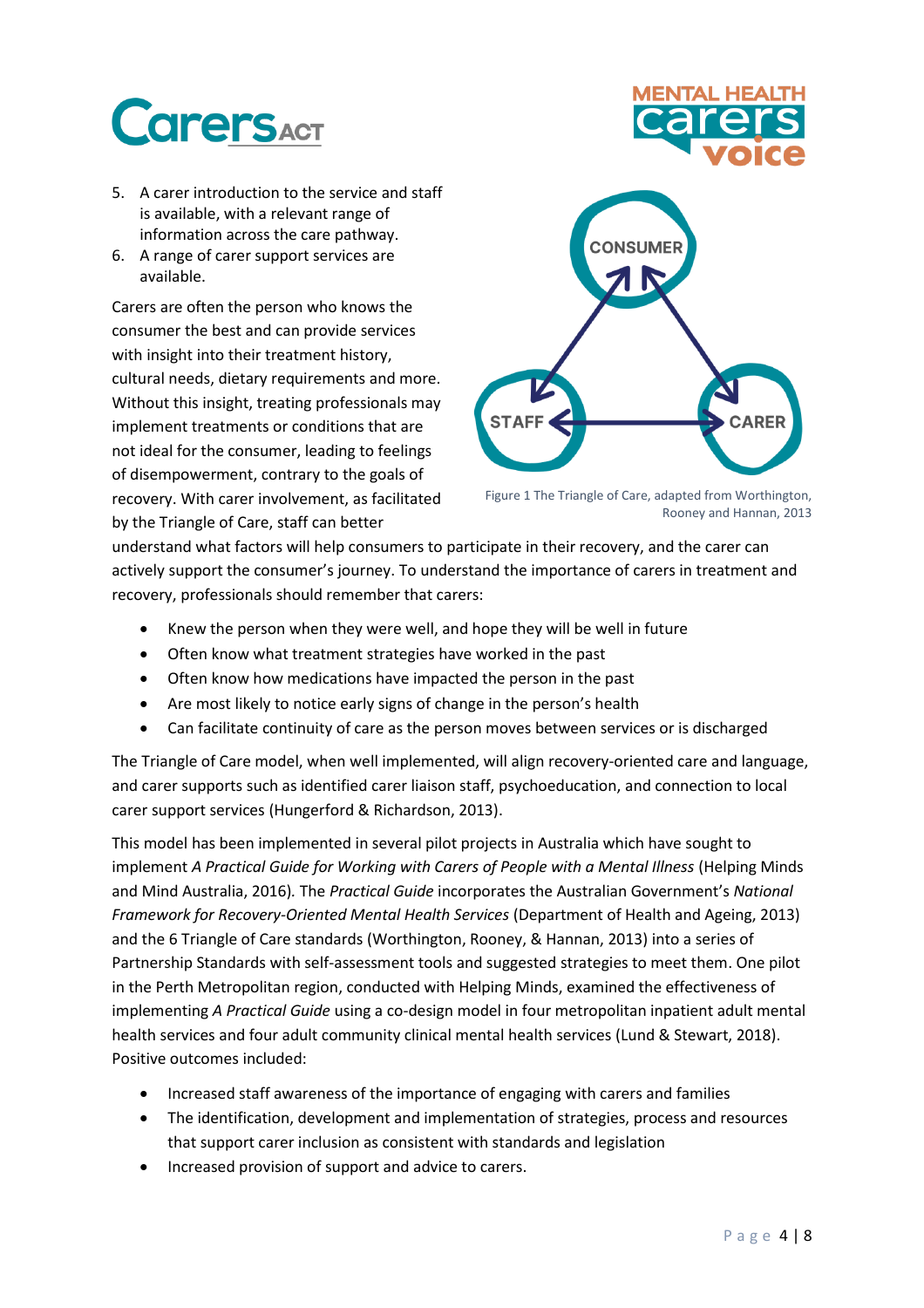



• One site observed an 8% satisfaction increase in their survey of 'visitors and family'

Other pilot programs have included other demonstration projects in Victoria, South Australia and Tasmania. Such models have usually involved a mental health carers support agency working with health services to implement the Standards, such as the collaboration between Mental Health Carers Tasmania and headspace Hobart (Mental Health Carers Tasmania, 2018).

### **Carer Inclusion and Confidentiality**

Confidentiality for the consumer is an issue that is often raised when advocates raise carer inclusion, and was raised multiple times in the Implementation reports of the *Practical Guide for Working with Carers of People with a Mental Illness* (Mental Health Carers Tasmania, 2018) (Lund & Stewart, 2018). However, denying carers access to information outright is likely to conflict with the Principles of the ACT *Mental Health Act 2015*, which contains the following:

*"services provided to a person with a mental disorder or mental illness should— (...)*

*(ix) facilitate appropriate involvement of close relatives, close friends and carers in treatment, care or support decisions in partnership with medical professionals; and* 

*(x) acknowledge the impact of mental disorder and mental illness on the close relatives, close friends and carers of people with a mental disorder or mental illness; and* 

*(xi) recognise the experience and knowledge of close relatives, close friends and carers about a person's mental disorder or mental illness; and* 

*(xii) promote inclusive practices in treatment, care or support to engage families and carers in responding to a person's mental disorder or mental illness"*

These principles oblige mental health professionals to include carers in decisions and promote practices which include them in a person's recovery. Under the Act, personal information can be disclosed with the patient's consent. Given the stated benefit of carer involvement in recovery, professionals should seek consent for carer involvement on a regular, ongoing, basis. Where consent is refused, professionals should seek to understand the consumers refusal and work to identify when and how carers can be involved to encourage engagement between the consumer, carer and professional. These practices would facilitate appropriate and inclusive involvement of carers, as specified in the *Mental Health Act 2015*.

Currently, carers regularly report to Carers ACT that mental health professionals refuse to communicate with them at all, based on consumer confidentiality. This is often the case when professionals have not received adequate training to understand the complexities of balancing confidentiality and consumer rights (World Health Organisation, 2010). It is important to emphasise that even when professionals cannot discuss personal information with a person's carer, they can still provide the carer with generalised information, advice, and support. For example, a professional could tell the carer what symptoms are common, which might indicate deterioration while at home and what treatments might be considered without providing information specific to the consumer. Mental health professionals also need to consider that without this information, there is a safety risk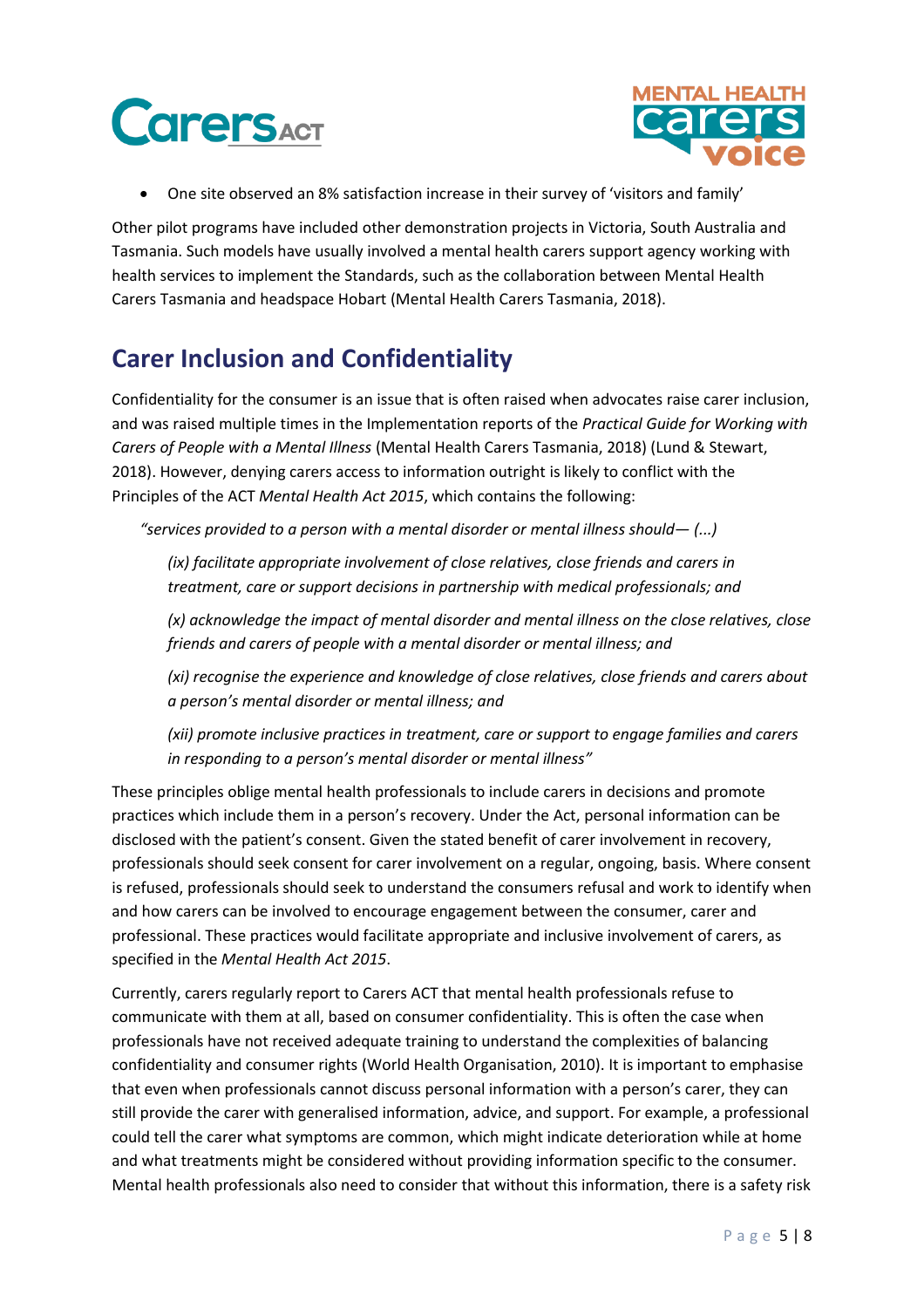



to the consumer and carer. In Carers ACT consultations, professionals have indicated that they would like more training on consent and the information they can provide (Pretorius, 2020). Mental health services must provide clear guidance to their staff so it enables them to share tailored information about the illness with carers to support their care recipient's recovery, inclusive of situations where the consumer does not consent to the release of specific information.

Carers have said that they have felt overwhelmed by the amount of information available about the consumer's condition, and would prefer tailored, specific information about the illness, what symptoms to expect and what treatments they might recommend. Even where information specific to the person may not be shared due to confidentiality, carers indicated that general information on a diagnosis would help them continue their caring role and participate in recovery (Carers ACT, 2017).

## **CONCLUSION**

Recovery-oriented mental health care has rapidly become the favoured model of care in mental health services in Australia. These models call on carers to participate in several ways to support the goals of consumers in recovery. Without increased education, support, and inclusion of carers, they experience increased stress and disempowerment. When advocates promote carer inclusion, consumer confidentiality may be cited as a barrier by mental health professionals. However with improved policy and practice around consent, these issues can be overcome.

Mental Health Carers Voice supports the use of the Triangle of Care and its adaptation in the *Practical Guide for Working with Carers of People with a Mental Illness* as a set of standards for improving engagement of carers in mental health services.

### **Recommendations**

Mental Health Carers Voice recommends that:

- 1. Mental health services support carer involvement in recovery-oriented models of care, using the Triangle of Care model and the *Practical Guide for Working with Carers of People with a Mental Illness*.
- 2. Mental health services train staff in working with carers, and where possible, recruit carer consultants.
- 3. Mental health services provide clear guidance and training on communication with carers that is considerate of privacy concerns.
- 4. Mental health services create consent policies which require clinicians to seek consent from consumers on an ongoing basis, with a view to defining when and how carers can be involved.
- 5. Mental health services create carer information packs which provide general information for all carers.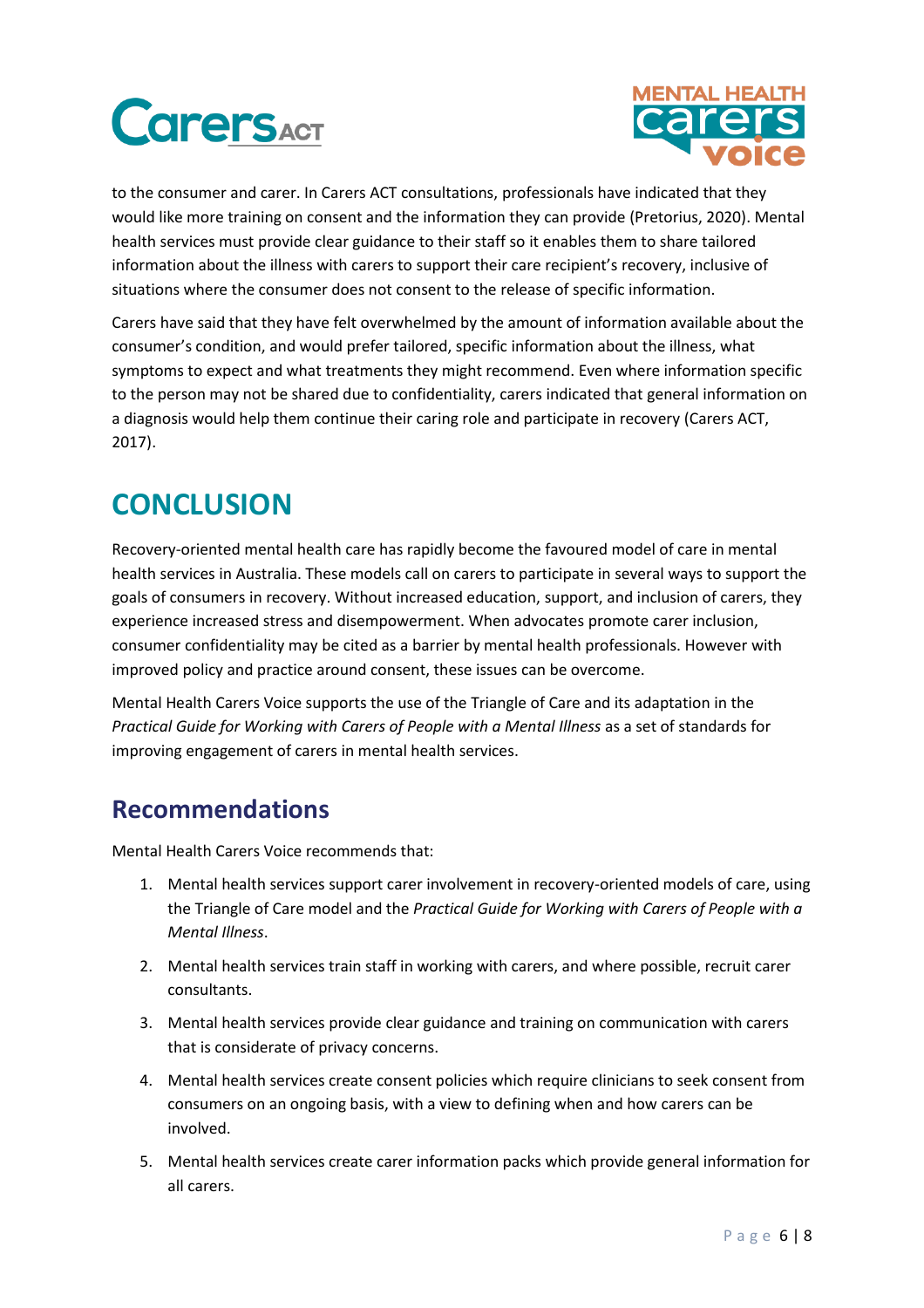



- 6. Mental health services include carer engagement and support in their models of care.
- 7. Mental health services implement evidence-based tools such as 15-minute family interviews and the TOP 5 to engage carers in treatment and recovery (Pretorius, 2020).
- 8. All mental health services routinely collect the Carers Experience Survey, as recommended by the Productivity Commission Report on Mental Health (Productivity Commission, 2020).

#### **Tools to Promote Carer Inclusion**

Several tools and guides have been developed to promote carer engagement in services at both an individual and systemic level. The following are recommended by Mental Health Carers Voice:

- [The Practical Guide for Working with Carers of People with a Mental Illness](https://www.carerguide.com.au/)
	- o [Free e-Learning modules](https://www.livedexperienceaustralia.com.au/training-carerguide) from Lived Experience Australia
- The Triangle of Care
	- o [Toolkit,](https://carers.org/downloads/resources-pdfs/triangle-of-care-england/the-triangle-of-care-carers-included-second-edition.pdf) 2<sup>nd</sup> Edition (Worthington, Rooney, & Hannan, 2013)
	- o [Measuring Outcomes Information](https://carers.org/downloads/resources-pdfs/triangle-of-care-england/measuring-outcomes-from-the-triangle-of-care.docx)
- The Mental Health Carer Experience Survey (AMHOCN, 2018)
	- o [Technical Guide to](https://www.amhocn.org/sites/default/files/publication_files/mh_ces_guidance_for_orgs_final_ver1_1_170911.pdf) Using the CES
	- o [Apply to use the CES in your organisation](https://www.amhocn.org/mental-health-carer-experience-survey-0)
	- o [Sample Survey](https://www.amhocn.org/sites/default/files/publication_files/mh_carer_experience_survey_sample.pdf)

In early 2020, MHCV completed an assessment of tools by clinicians which could be used to gather information from carers and families. In this, the 15-minute family interview (adapted from Family Nursing practice), TOP 5 and Carer Information Packs were identified as potentially useful for services to implement (Pretorius, 2020). We recommend that services review these tools and consider how they can adapt them for use.

- $\circ$  TOP 5 is a tool which helps the clinician ask a carer for the top 5 things they need to know about their care recipient to provide a safe environment.
	- o [TOP 5 Resources from Mid North Coast Local Health District](https://mnclhd.health.nsw.gov.au/top5/)
	- o [TOP 5 Resources from NSW Clinical Excellence Commission](https://www.cec.health.nsw.gov.au/improve-quality/person-centred-care/top5)
- o Carer Information Pack Examples
	- o [Eastern Health \(Victoria\)](https://www.easternhealth.org.au/images/services/ehamhs_information_for_familiescarers_august_2013.pdf)
	- o [Somerset Partnership \(UK\)](https://somersetcarers.org/wp-content/uploads/2018/02/Carers-Mental-Health-info-pack-March-2017-Master.pdf)
	- o [East London NHS Foundation Trust \(UK\)](https://www.elft.nhs.uk/uploads/files/1/Information%20Leaflets/Carers%20Leaflets/Carers-Pack%5b1%5d.pdf)
	- o [Support In Mind Scotland](https://www.supportinmindscotland.org.uk/carers-information-pack-information-for-carers-friends-and-families)

### **REFERENCES**

Lobato dos Santos Ribeiro Silva, M., Moules, N. J., Silva, L., & Bousso, R. (2013). The 15-minute family interview: A family health strategy tool. *Revista da Escola de Enfermagem da U S P*, 634-9.